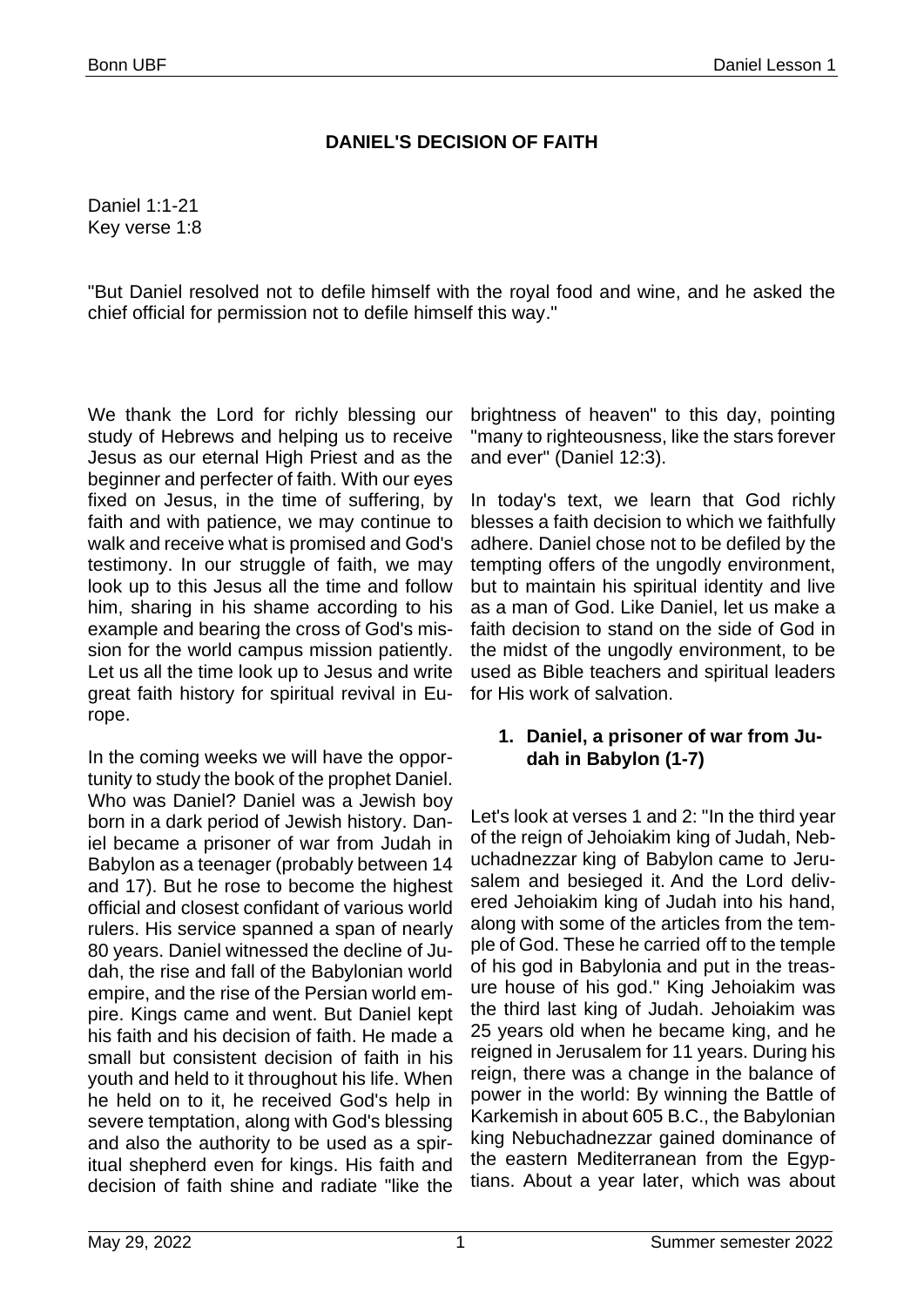the third year of King Jehoiakim's reign, Jehoiakim submitted to King Nebuchadnezzar. Nebuchadnezzar allowed Jehoiakim to continue to rule as a vassal king. But Nebuchadnezzar took his tribute from the temple treasures, among others; and he also took captives from the royal family and from other noble families of the Jews. Daniel and his three friends were taken out of the middle of their lives at that time. They were of noble birth. But now they were taken to Babylon as prisoners of war. This happened about 18 years before the final destruction of Jerusalem by the rebellion of King Zedekiah.

Let's look at verses 3 through 4: "Then the king ordered Ashpenaz, chief of his court officials, to bring into the king's service some of the Israelites from the royal family and the nobility— young men without any physical defect, handsome, showing aptitude for every kind of learning, well informed, quick to understand, and qualified to serve in the king's palace. He was to teach them the language and literature of the Babylonians." King Nebuchadnezzar was not only militarily successful, but also a well-schooled and wise king by his father Nabopolassar. He knew that in order to rule his vast, multicultural empire, he needed the help of the members of the subjugated peoples. So he had young and capable people selected from among the captives of the subjugated peoples. These were to undergo an intensive three-year elite education, learning, among other things, the Chaldean script and language. Then they would enter a civil service career with the king.

Let's look at verses 5 through 7: "The king assigned them a daily amount of food and wine from the king's table. They were to be trained for three years, and after that they were to enter the king's service. Among those who were chosen were some from Judah: Daniel, Hananiah, Mishael and Azariah. The chief official gave them new names: to Daniel, the name Belteshazzar; to Hananiah, Shadrach; to Mishael, Meshach; and to Azariah, Abednego." The number of young men in captivity is not known; there

may have been hundreds. The number of those chosen is also not known. But among them were these four who were chosen to go through the royal training. Humanly speaking, they might have been proud of it. The best education beckoned to them, followed by a secure and lucrative position with the king. But the price was high. They had to submit themselves completely and leave their previous lives behind. The king even determined what they should eat from now on. Their names were also changed: Daniel ("God is judge") became Beltschazar ("Baal protect the king"). Hananiah ("God is great") became Shadrach ("rule of the moon god"). Mishael ("Who is like God?") became Meshach ("Who is like the moon god?"). Azariah ("God helped") became Abed-Nego ("servant of Nergal"). A person's name is very important because it says something about a person's personality and vision. Daniel and his friends had to give up their meaningful Jewish names and were given new names derived from the Babylonian gods and culture. There was a very strong pressure for Daniel and his 3 friends from the Babylonian occupiers on the one hand. On the other hand, there was a strong temptation to become New Babylonians by abandoning their spiritual origins and their faith in God.

What was the king's goal? The chosen men were to be re-educated and take on the identity as Babylonians and servants of the Babylonian king. This is exactly how things are going in our time. Satan works not only with whips but through various enticements to tempt believers. Our new generation workers and campus students are in a very similar situation. They are spiritually exposed to the same danger. Europe was once the Christian West. But today, spiritually speaking, Europe resembles the Babylon of that time. In schools and universities, the worship of God and the spiritual heritage of Europe are strongly criticized and relativized. In contrast, the teachings of humanism, namely a life without God, the justification of homosexuality and genderism, and a lifestyle in which everyone should live as he or she wishes, are supported. In this environment, it is very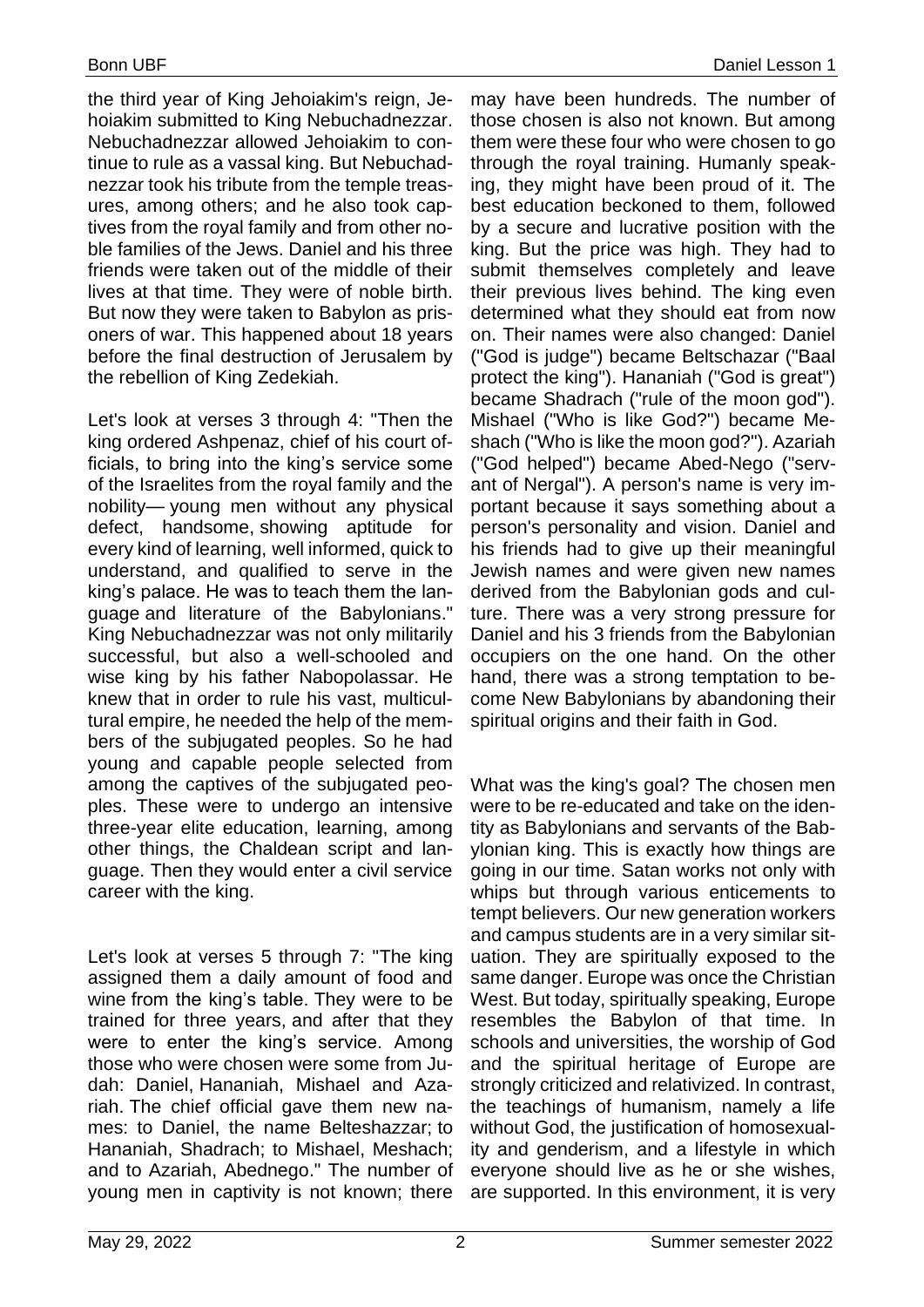easy for us to lose our spiritual identity as God's people and as shepherds and Bible teachers, and to conform to the worldly lifestyle. Therefore, we are to pause here and consider:

How can we live in this secular environment with a clear identity as children of God and fulfill our mission entrusted by God as shepherds and Bible teachers? - God gives us the answer through the example of Daniel. We can learn from him how to hold on to our spiritual identity and be used by God in a godless environment.

## **2. Daniel's Decision and God's Blessing (8-21)**

Let's look at verse 8: "But Daniel resolved not to defile himself with the royal food and wine, and he asked the chief official for permission not to defile himself this way." Here we see that at the beginning of his life in Babylon, Daniel made a clear decision before the eyes of the invisible God not to make himself unclean with the pagan culture of the Babylonians, but to live a holy life before God. In Exodus chapter 11, God gave His people a very detailed list of commandments about what they could and could not eat. He then said, "For I am the LORD your God. Therefore you shall sanctify yourselves so that you become holy, for I am holy; and you shall not defile yourselves with any beast that creeps on the earth. For I am the LORD who brought you out of the land of Egypt, that I might be your God. Therefore you shall be holy, for I am holy." (Deut. 11:44, 45) Perhaps they did not understand why pork neck steak is unclean while chicken breast fillet is clean. But it is also not about what is clean and what is unclean meat, but about sanctification as God's people through obedience to God's command.

In our lives, there are many decisions we have to make, such as what school to go to, what to study or what to work at. What is decisive for our future course of life is whether or not we make our decisions before God,

our Lord and Creator. Daniel made his decision before God, according to the Word of God. He made his decision not according to his feelings or human reason, but before God. Daniel's decision was a spiritual life decision not to be defiled as the holy people of God by the pagan food of the Babylonian king. His decision seems to be a small insignificant decision on the outside, but it was a courageous decision of faith that he made before God and that greatly pleased and blessed God. Daniel lived before the eyes of his Almighty Creator and Lord and sought to please Him. Nebuchadnezzar's food was unclean for several reasons. From the 3rd book of Moses, chapter 11, Daniel knew various dietary rules of the Jews that God had once given Moses for the Israelites, for example, regarding the eating of meat and of clean and unclean animals. But more seriously, what Nebuchadnezzar had eaten and drunk had previously been sacrificed to idols. This made the matter so serious, since God clearly forbade His people to eat of the sacrifice to idols. (Ex. 34:15)

Let's read verse 8 again. " But Daniel resolved not to defile himself with the royal food and wine, and he asked the chief official for permission not to defile himself this way." This shows his priorities. A right relationship with God, his Lord and Creator, was more important to him than a good education or a promising future. For this, he was even willing to risk his life. He would not compromise on this. He had already experienced in his own body the consequences of his people's and ancestors' disobedience to God when Judah became subject to Nebuchadnezzar and Daniel and his people were led into Babylonian captivity.

Our young people have made up their minds and are making efforts not to make themselves unclean with the lifestyle of self-realization or self-centered living and the food of this world, e.g., computer games, social media on the Internet, alcohol, drugs, and youth lust. They chose to develop their relationship with God in their youth through early morning prayer, Bible study, life fellowship and disci-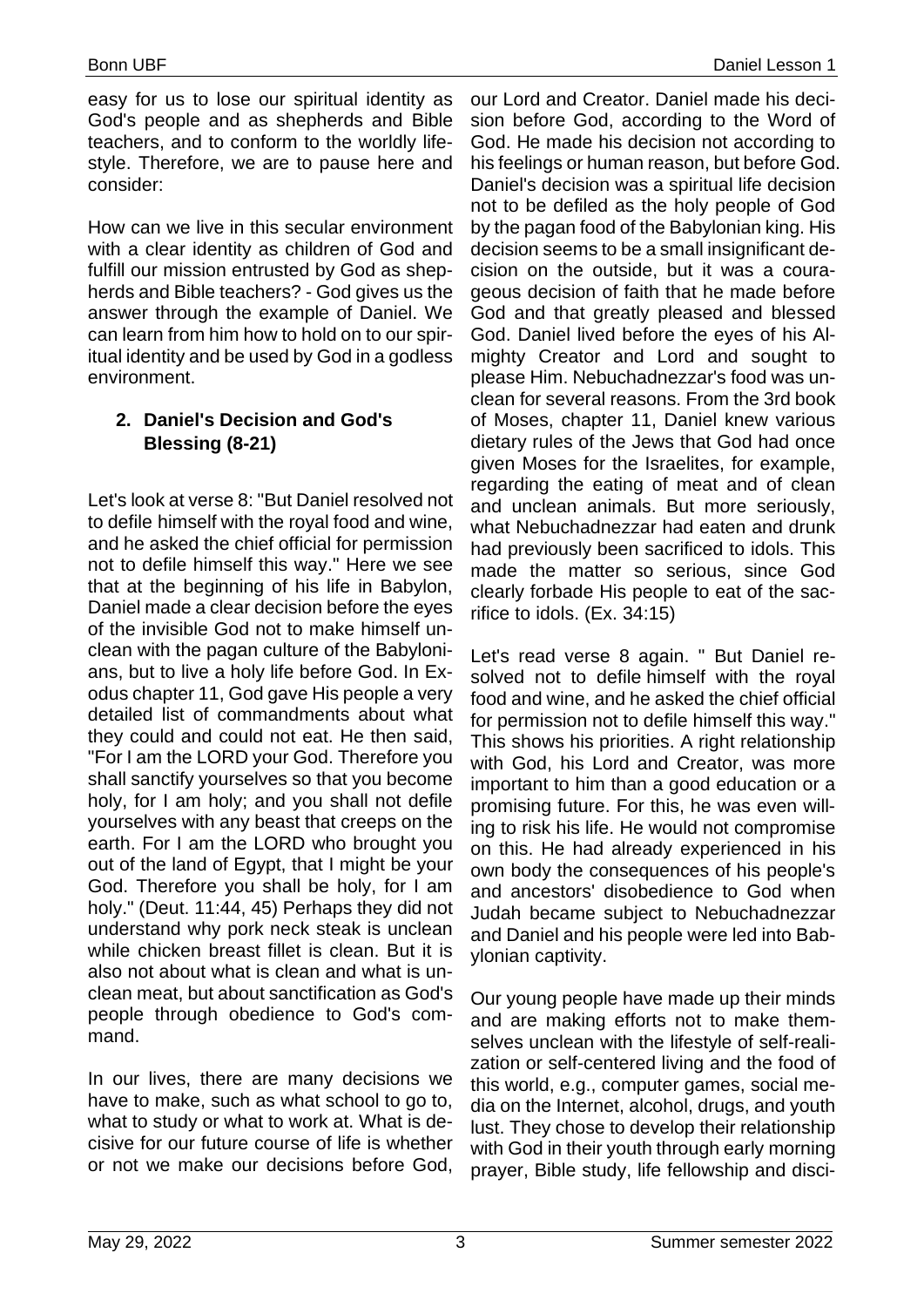ple-making, and to live a life with God's mission and for God's glory. For this, they daily fight the spiritual battle of denying themselves and obeying God's word and cooperating in God's work from the heart. Therefore, God has begun to use many of them at a young age as important workers in the work of God. God has also richly blessed the life decision of our 5 baptized children not to live a life like their classmates or fellow students in college during their teenage years, but rather to live before their Almighty Creator and Lord and participate in the suffering of Jesus with joy. In this way, God educates them to be men and women of God who learn to live holy lives as God's people. God is greatly pleased by and blesses such faith and faith choices.

There are numerous examples of great faith decisions in the Bible, such as the decision of Moses. He decided to no longer enjoy the privileges of Pharaoh's palace, but much rather to stand by his Hebrew brothers and sisters in faith and share in their sufferings. The writer of Hebrews puts it this way in chapter 11:24-26: "By faith Moses, when he had grown up, refused to be known as the son of Pharaoh's daughter. He chose to be mistreated along with the people of God rather than to enjoy the fleeting pleasures of sin. He regarded disgrace for the sake of Christ as of greater value than the treasures of Egypt, because he was looking ahead to his reward." Moses greatly pleased and honored God with this life decision. Therefore, God later used him as a spiritual leader for God's people to lead them out of the Egyptian captivity and teach them God's commandments and instructions so that they would take up the identity as God's people.

H. Peter Schweitzer entered college with dreams of becoming a computer science professor. But through Bible study, he made a decision of faith, according to Genesis 12:2, to leave his homeland and move to a land God wanted to show him. God blessed his decision of faith and raised him to be a responsible spiritual leader for His work of salvation in Germany and Europe and a blessing for the world mission. M. Dr. Peter Chang

also made a faith decision not to follow the path of a worldly career, but to sacrifice his doctorate in pharmacy to God in order to serve the Disciple Making Ministry in Bonn and the German, European and world mission full-time. This was a faith decision before God and a life decision that pleased and blessed God greatly. God used him as an influential spiritual leader and servant of His Word, rightly dispensing the Word of God in an ungodly time.

To an unbelieving person, Daniel's personal decision of faith seems very small and insignificant. But it was the beginning of his independent life of faith in total dependence on God. His decision of faith in his youth was like a mustard seed. It grew bigger and bigger as time went on. God used Daniel as His prophet, His mouthpiece in his generation, interpreting God's word and visions to believers and unbelievers alike. Without people of faith like Daniel, the story of the Israelites' return from Babylonian captivity would probably have been unthinkable.

We learn here how important it is to make a decision of faith and to fight for it spiritually with all our heart and to stick to it. Many Christians in Europe live without a decision of faith, just enjoying the good conditions. They want to live successfully and well and maybe do some good. But without faith or a decision of faith, it is impossible to please God and also impossible to be used by God. A person's decision of faith makes his life truly meaningful before God. May God help each of us to make a clear decision of faith before God, our Creator and Lord, and hold on faithfully by faith. God will be very pleased and will surely bless this.

Now let's look at how God was pleased by Daniel's decision and blessed them. Let's look at verses 9 and 10: "Now God had caused the official to show favor and compassion to Daniel, but the official told Daniel, "I am afraid of my lord the king, who has assigned your food and drink. Why should he see you looking worse than the other young men your age? The king would then have my head because of you." After Daniel made a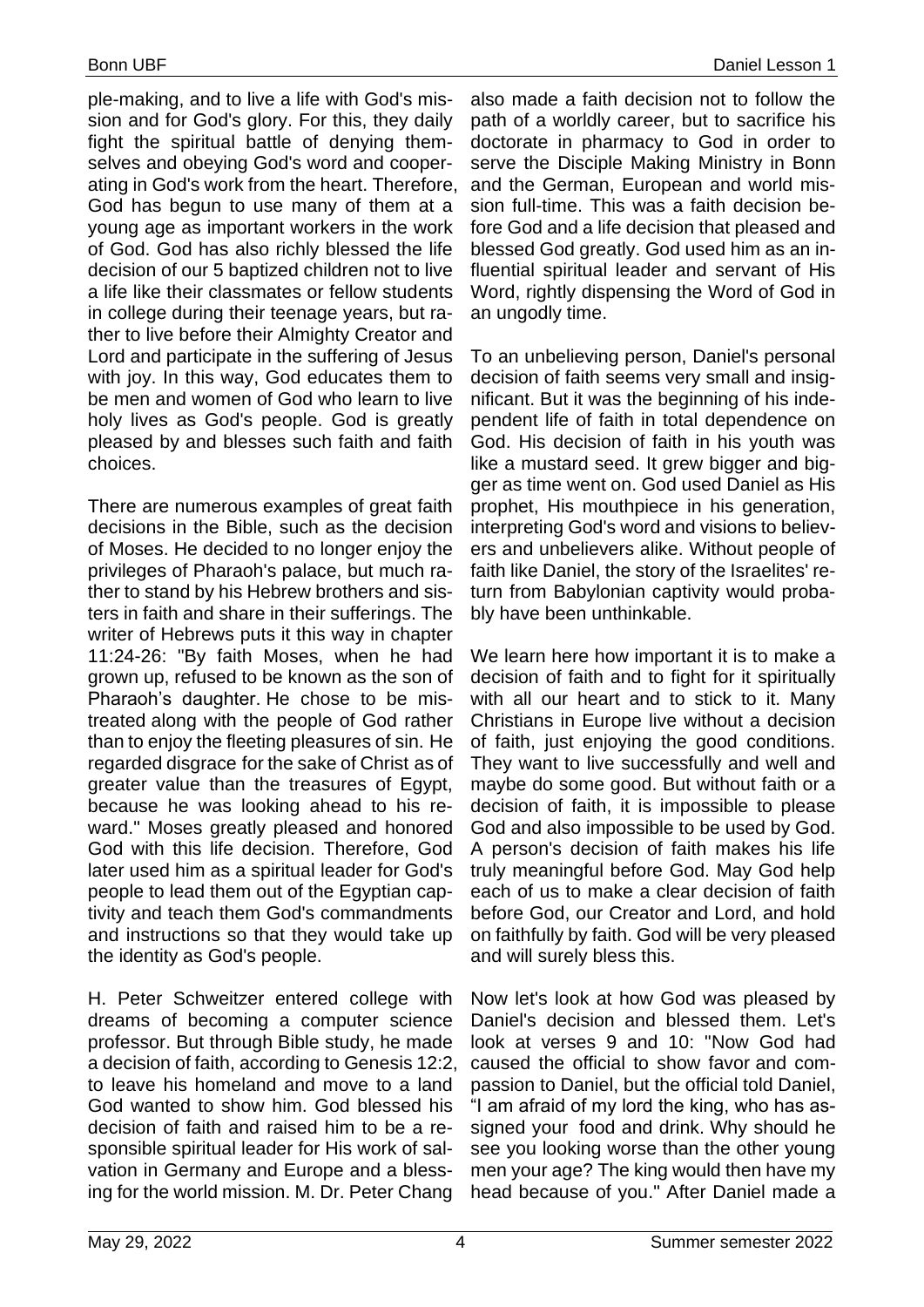decision of faith not to defile himself with the king's food and with his wine, he took some practical steps. He also convinced his three friends, as God's people, not to make themselves unclean and set them up as prayer workers. He was a good shepherd to them and an encouragement to live holy lives before God in the midst of the pagan environment and to hold on to their identity as the people of God in all circumstances. It looked impossible that Daniel would be able to put his decision into action. But Daniel did not give up, but found a way by trusting in God's help. He was a teenager, but he did not feel too young, because he trusted in God. Certainly, he had also prayed to God with all his heart for His help in return. When Daniel decided to stick to his decision, trusting in God's assistance, God gave it that the chief eunuch became favorable and gracious to him. The eunuch was responsible for Daniel and the other students of the royal academy. He had an open heart for Daniel's concerns. Although it was very dangerous for the chamberlain himself, he wanted to support Daniel by setting up a suitable overseer over Daniel and his friends.

Let's look further at verses 11 through 16. God gave Daniel wisdom to enlist the overseer as another associate. Daniel explained his lifestyle pleasing to God to the overseer. In verse 12 he said to the overseer, "Please test your servants for ten days: Give us nothing but vegetables to eat and water to drink." Daniel's physical instincts would also have liked to take delicious food and drink from the king's court. But he struggled spiritually to deny himself and live according to the Word of God. What was the result after the ten-day trial? Let's read verses 15 and 16 together, "At the end of the ten days they looked healthier and better nourished than any of the young men who ate the royal food. So the guard took away their choice food and the wine they were to drink and gave them vegetables instead." The overseer noticed that these four boys, who lived in the sight of God, looked much more beautiful and strong than the other young people who had eaten of the king's food. From then on, he gave them vegetables and water for

the following 3 years of training. In this way, they could keep themselves pure and confess and hold on to their identity as God's people at every meal. It looked impossible at first that Daniel and his friends, could put into practice their decision not to defile themselves with the king's food and wine. But where there is a decision of faith, God always makes a way.

When M. Dr. Samuel Lee decided to spiritually pioneer the then Soviet Union by faith in the 1980s, praying for the fall of the Iron Curtain between Eastern and Western Europe, it seemed extremely unlikely that anything would move there in the near future, perhaps comparable to what is happening today between North and South Korea. But God was very pleased by the decision of faith and the prayer of faith of M. Dr. Samuel Lee. God opened the way for the first missionaries to be sent to the Soviet Union some time later, and God did no small deeds in the years that followed. God established pioneering works in numerous university cities there, also founded many God-centered and missioncentered families of faith in the former USSR, and also sent out native shepherds and shepherdesses as missionaries to other countries.

What happened next to Daniel and his 3 friends? Let's read verse 17 together, "To these four young men God gave knowledge and understanding of all kinds of literature and learning. And Daniel could understand visions and dreams of all kinds." God gave Daniel and his three friends insight and understanding for every kind of writing and wisdom. As they struggled by faith in God to live with identity as God's people, God gave them wisdom and understanding in various areas. When Daniel lived before God, God was with him. His insight was no longer limited by the human or Babylonian perspective. God allowed him to understand the dreams and visions of God that God gave to people as His messages. Daniel was thus also able to communicate God's message to people in an understandable way. Thus, God used him as His prophet in those days.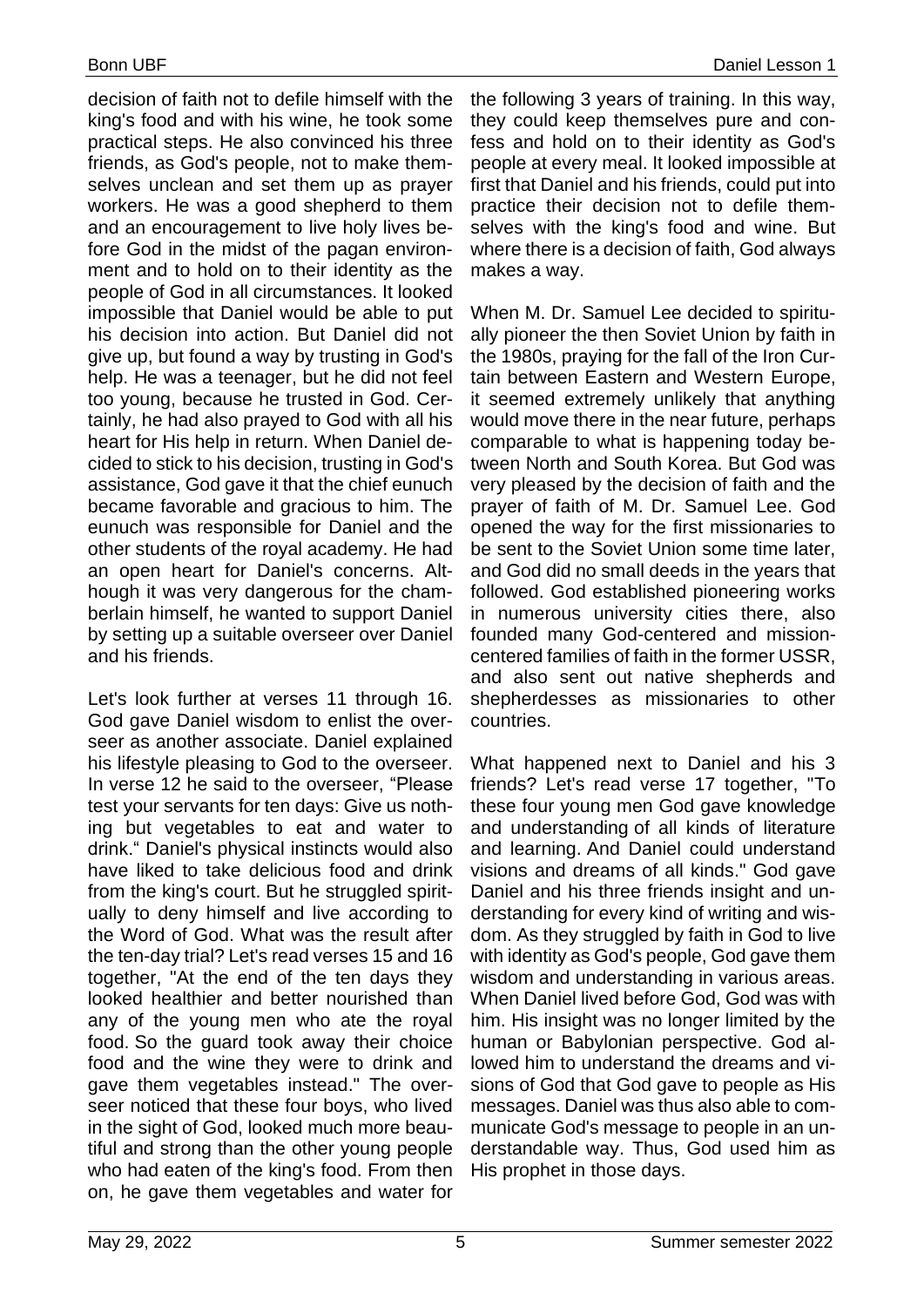Finally, let us look at verses 18 to 21. After three years of training, Daniel, his friends and all the other students were brought before the king for the final examination. It was also the entrance examination for the royal service. It was an exciting, critical moment for everyone involved. They had prepared intensively for this for three years. If they failed now, they might be found useless and possibly killed. The king personally felt out each examinee. He wanted to find out exactly who he was dealing with. King Nebuchadnezzar was a very strong personality. Academically, he probably didn't know as much as the students, but he had a very good sense of a person's spirit. In Daniel, Hananiah, Mishael and Azariah, he sensed a special spirit that went far beyond academic and human abilities. He noticed that they did not live with the spirit of fear. Nebuchadnezzar knew nothing of the faith decision of Daniel and of his friends. But he noticed that they were people with backbone, full of the spirit of power, love and prudence. In all things that the king asked Daniel and his friends, he found them ten times wiser and more understanding than all the sign interpreters and wise men in all his kingdom. Thus, Daniel and his friends passed the recruitment test and were accepted into the king's service. Daniel served not only King Nebuchadnezzar, but a total of five Babylonian kings until the first year of the Persian King Cyrus. He became an influential global spiritual leader who had a great impact on the history of God's people and on the entire history of world salvation.

Here we learn how to grow into the global spiritual leaders and good shepherds for our generation and be used by God. It starts with a faith decision to live as God's holy people in all circumstances. It starts with a small decision like that of Daniel and his three friends to keep God's commandment and belong to the people of God. It seemed like a small, insignificant thing at first that they ate 3 meals of vegetables and water a day for 3 years, while all the other young candidates chosen for royal training around them ate and drank delicious food and drink from the king's table. Imagine what a daily struggle it must have been and what an impact they made on the

other fellow students. At first you didn't see any difference between them and the other young men. They were all beautiful, healthy, smart and capable, and from noble tribes to boot. But during those 3 years a great difference arose between Daniel and his friends and the others. Daniel and the 3 had received from God the spirit of God, his wisdom and his understanding. At every meal they had to renew their decision and often endure the ridicule of their fellow students. But God helped them to hold on to their identity as God's holy people and not to make themselves unclean. Thus, God gave them a mind ten times wiser and more understanding than the others.

Among our young people there are also some like Daniel and his three friends. It seems insignificant that with a decision of faith they forgo inviting their classmates to a birthday party on Sunday because Sunday is the Lord's Day. It is strange for their classmates to renounce worldly scolding because they have made a faith decision to do so before God based on a word from God. Similarly, a student's faith decision to read only good books looks insignificant at first glance. But the difference with the students who also read bad and ungodly books is definitely big even after 3 years. As Daniel and his 3 friends confessed their identity at every meal, they also confess their faith on a daily basis by living differently and fighting the spiritual battle for it. They strive to cooperate and hold on to their identity as the holy people of God through the community of life, through early morning prayer and through the battle of words with their parents. Because they, like Daniel and his 3 friends, hold fast to their faith decision, they too can grow into women and men of God who are filled with God's spirit and wisdom. God can then use them preciously for His work of salvation.

Through today's text, we learn how to live and please God in this secular world like Daniel with clear identity as God's people. May God use our Bible Study, Life Community, Early Morning Prayer, Master Classes, Bible Conferences, and GLE Forum preciously that we may live like Daniel with clear